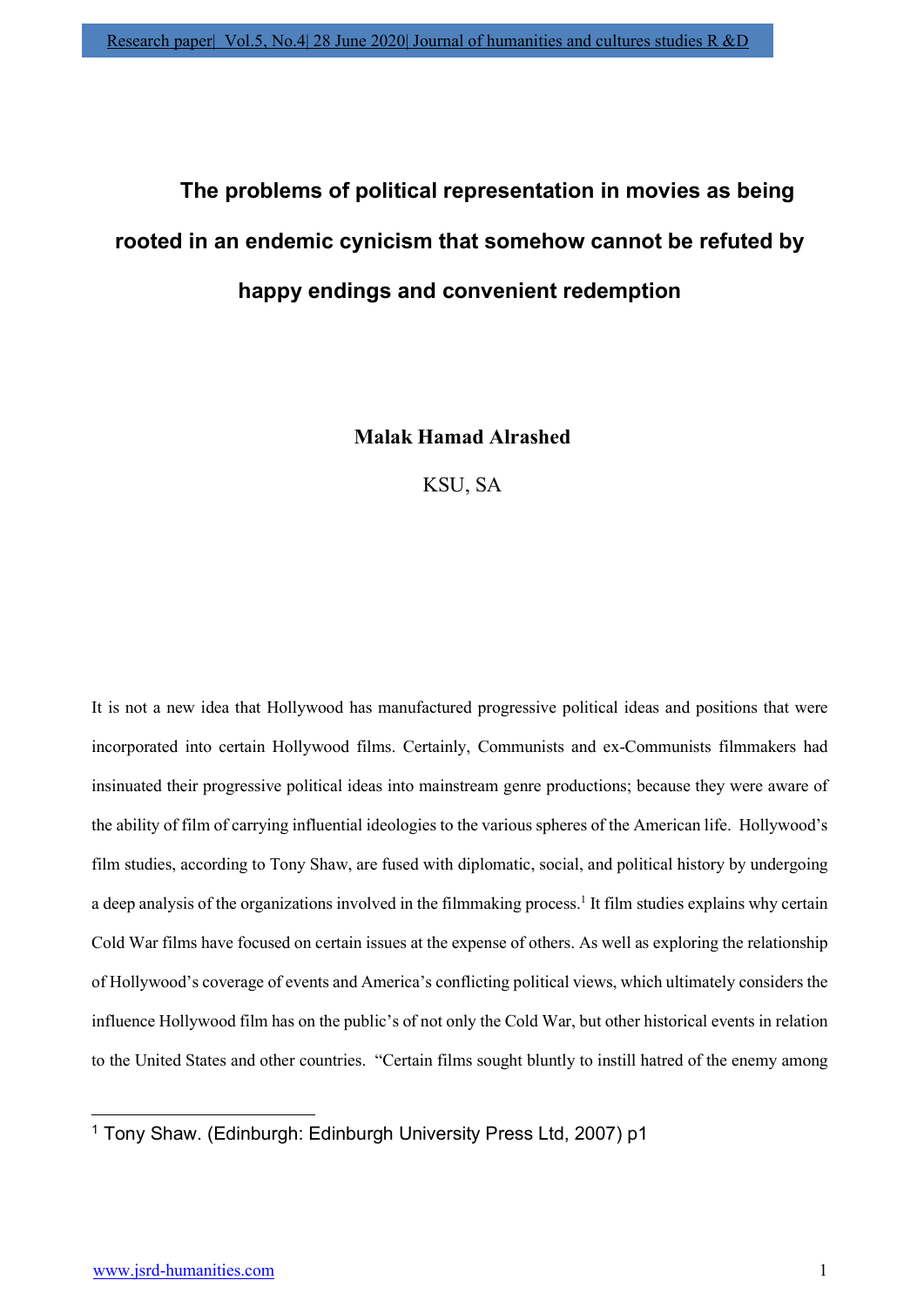the American people, while others tried in a more measured fashion to persuade Third World audiences of the virtues of Western-style democracy"<sup>2</sup> . The representation of the Cold War battle highlighted themes such as "the dangers posed by the West by communist infiltration, the fears of a nuclear Armageddon, the 'hot' wars in Korea and Vietnam" in the films suggested by Shaw, for example Stanley Kramer's On the Beach (1959) and John Wayne's The Green Berets (1968).<sup>3</sup>

Cynthia Weber in her book Imagining America at War explores the relationship between film and politics and how cinema represents the war on terror. Weber, through giving examples of several films that were aired after the events of 9/11, investigates the debates about US foreign policy and a more fundamental approach about what it means to be an American. The events of September the  $11<sup>th</sup>$  have inspired a great deal of work to be written and produced. In fact, Terry Nardin and Daniel J. Sherman comment that researches have scanned the cultural landscape for signs of some fundamental shift in the mounts following 9/11. " It seemed inconceivable that an attack as sudden, as murderous, and as apparently unprecedented as that of 9/11 could have left no trace in the cultural domain".<sup>4</sup> Even studios have delayed the release of some movies, chiefly those relating to terrorism or those films that are in some way critical of the American military or of American foreign policy. Indeed, the events were turning up as plot elements in familiar places such as the TV series Law and Order and in a verity of movies. The aftermath of 9/11 had and still has a lasting effect on America as well as other cultures. The success of Micheal Moore's film Fahrenheit 9/11 might signify that not only America, but also the rest of the world are ready to seek answers and ask controversial questions on the event and the representation of it in popular cultures, specifically American films. Bruce Bennett on documenting the 'War on Terror' suggests that this so called 'War on Terror' has produced vast amounts of coverage on film, television, print journalism and online media. In his essay, Bennett recounts Jean Baurdrilard observation on the 'first' Gulf war (1990-1), she notes that it was the first war to be fought with live TV coverage, which resulted in such "an improbable orgy of material"<sup>5</sup> that it was almost impossible to

<sup>2</sup> Shaw p2

 $^3$  Shaw p5  $\,$ 

<sup>&</sup>lt;sup>4</sup> Daniel j. Sherman and Terry Nardin, Editors. Terror, Culture, Politics: Rethinking 9/11, 1vol (Indiana: Indiana University Press, 2006) p1

<sup>&</sup>lt;sup>5</sup> Bruce Bennett, "Documenting the 'War on Terror'", e-International Relations, October 16th, 2013 <http://www.e-ir.info/2013/10/16/documenting-the-war-on-terror/>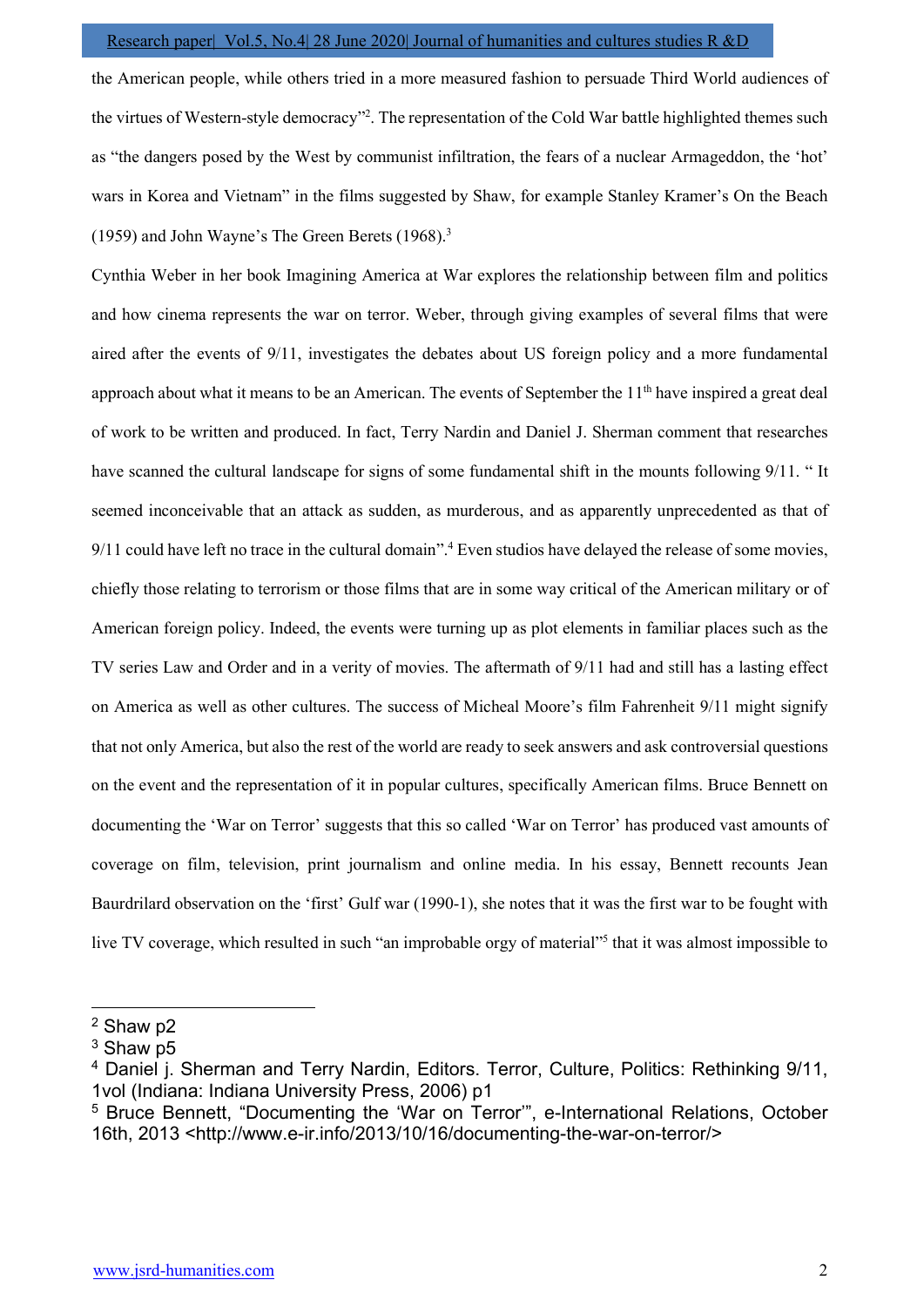distinguish between representation and reality in relation to what was actually taking place in Iraq. According to Bennett, live-TV has exemplified the way in which contemporary warfare "has become a media-spectacle so that the geographically-dispersed battlefield extends across the computer monitor, tablet, smartphone, television screen and cinema. Yet this is not knew information; because propagandists have conducted parallel campaigns through news media and communication networks in order to generate support and consent for wars or military strikes or even gone to the measures of spreading disinformation in regarding terrorism. <sup>6</sup> Furthermore, Hollywood movies have become essential in communicating, framing, and transmitting to the border general public a selection of prioritized facts, images of developments over others. Thereby consciously and sometimes unconsciously promoting a particular interpretation of events, which is the representation of the orient as being uneducated, uncivilized, and savage terrorists. Therefore, this essay will be investigating the ongoing political representations in America by film industries to form an idea of how the 'War on Terror' has been constantly explored under the context of Arab Muslim fundamentalists. This entails examining the motives that lay behind the making of 'War on Terror' films material at various stages of the conflict, and exploring the main post 9/11 themes addressed by key feature films and documentaries while assessing how films were received by a variety of audiences, and examining the ways in which culture and public opinions intersected with foreign policy-making in the United States, just like how it did, during the Cold War films. Edward Said wrote about the failure of the American media and US experts to understand and explain the Arab and the Muslim world. He argues that "Muslims and Arabs are essentially covered, discussed, apprehended either as suppliers of oil or as potential terrorists, Very little detail, the human density, the passion of Arab-Muslim life entered the awareness of even those people whose profession it is to report the Islamic world".<sup>7</sup> Perhaps this is the reason behind the problematic political representations of the orient in post 9/11 movies. Hollywood's presentation of film reveals the story of America's politics and metaphoric dimensions of ideological discourse and the critical role played by the state-private networks in mobilizing American and overseas public opinion always in the pursuit and

<sup>6</sup> Bennett

<sup>&</sup>lt;sup>7</sup> Jenny Edkins and Nick Vaughan-Williams, editors. Critical Theories and International Relations (London and New York: Rutledge, 2009) p302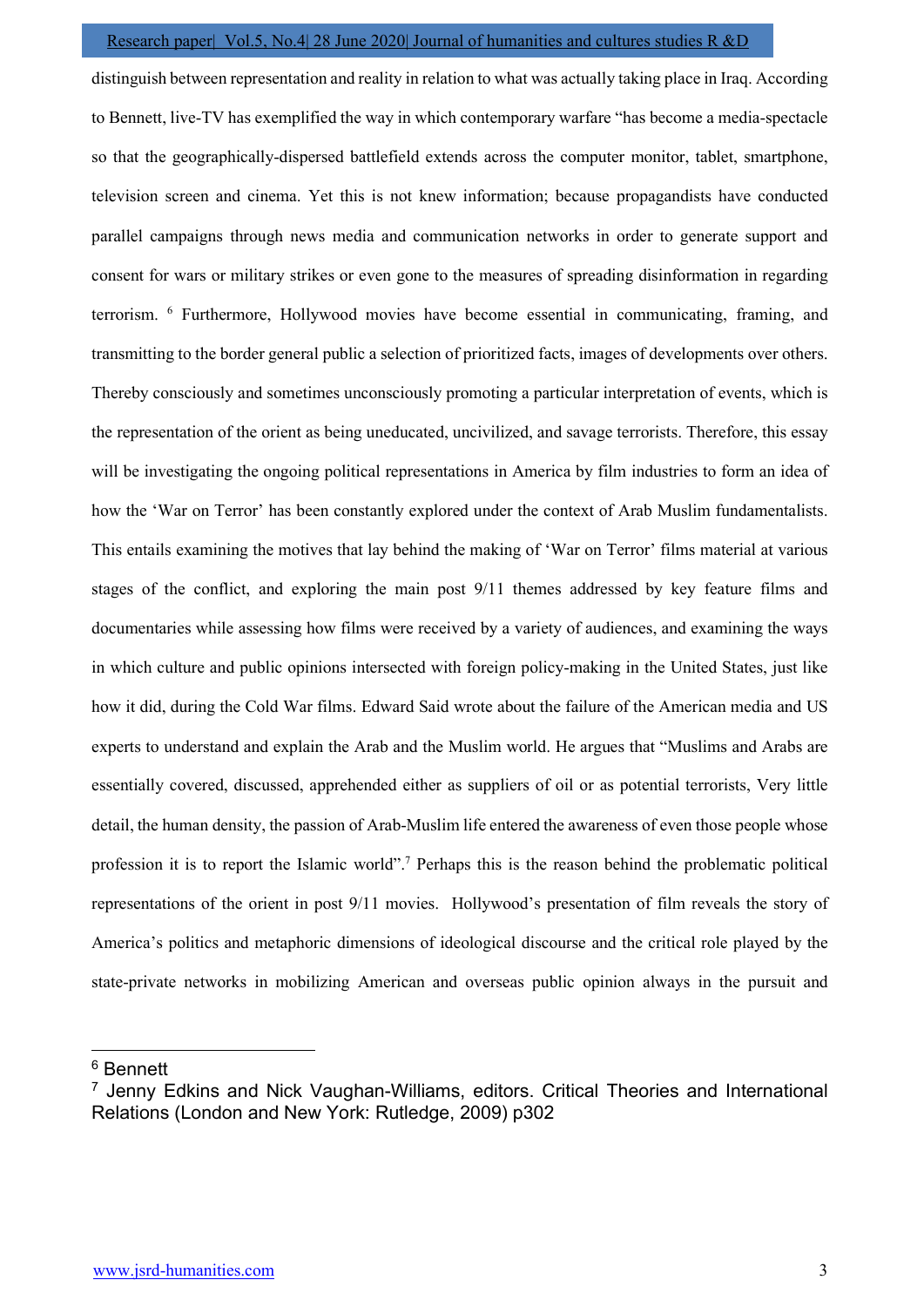projection of 'freedom' and 'independence'.

 The events of September 11, 2001 led to a damaging split within the West over the future direction and goals of global political governance according to Jurgen Habermas in investigating the inaugurated dramatic changes in the international politics landscape since the early 1990s, which was the end of Cold War.<sup>8</sup> Haberman remarks that the attacks of the suicidal hijackers who transformed the fully fueled airplanes along with their hostages into living missiles did not only physically demolish the tallest buildings in Manhattan, but they also "destroyed an icon in the collective store of images of the American nation".<sup>9</sup> Additionally, the presence of cameras and media has transformed the local event in real time into a global one that the whole world was a witness to. Haberman calls it the "first world historical event" where the explosion, the impact and the slow collapse were no longer a Hollywood production but a horrific reality, which was unfolded before the eyes of a global public.<sup>10</sup> Yet, observations of such a unique event cannot really explain terrorism's characteristics or if Osama bin Laden is the enemy or merely a convenient standin enemy created by media. This is precisely what Jon Lewis has proposed in his book on 'The New American Cinema' stating that the new Hollywood has taken shape as a result of a series of critical confrontations "between federal regulatory agencies and the Hollywood studios confrontations that took place since the 1980s have been settled in the studios favor".<sup>11</sup> The entertainment business such as Time Warner Turner, Disney, Capital Cities and Blockbuster "reveal the extent to which antitrust regulation has become irrelevant or at least unenforceable in the new Hollywood".<sup>12</sup> Lewis's argument foreshadows and foregrounds an entertainment industry that may someday be controlled by companies that may be capable of implementing a cultural or a political agenda. This highlights The Communist Party of the United States of Amarica's decision to make the film industry a special organizing target in 1936, a movement that reflected Lenin's and Stalin's belief in the power of cinema.

Furthermore, Lewis gives the example of Oliver Stone's movie JFK (1991) as a problematic

12 Lewis p4

<sup>&</sup>lt;sup>8</sup> Jurgen Habermas ed. By Ciaran Cronin. The Devided West (Cambridge: Polity Press,2006) pviii

<sup>&</sup>lt;sup>9</sup> Habermas p6

<sup>10</sup> Habermas p7

<sup>&</sup>lt;sup>11</sup> Jon Lewis. The New American Cinema (Durham, N.C.; London: Duke University Press, 1998) p3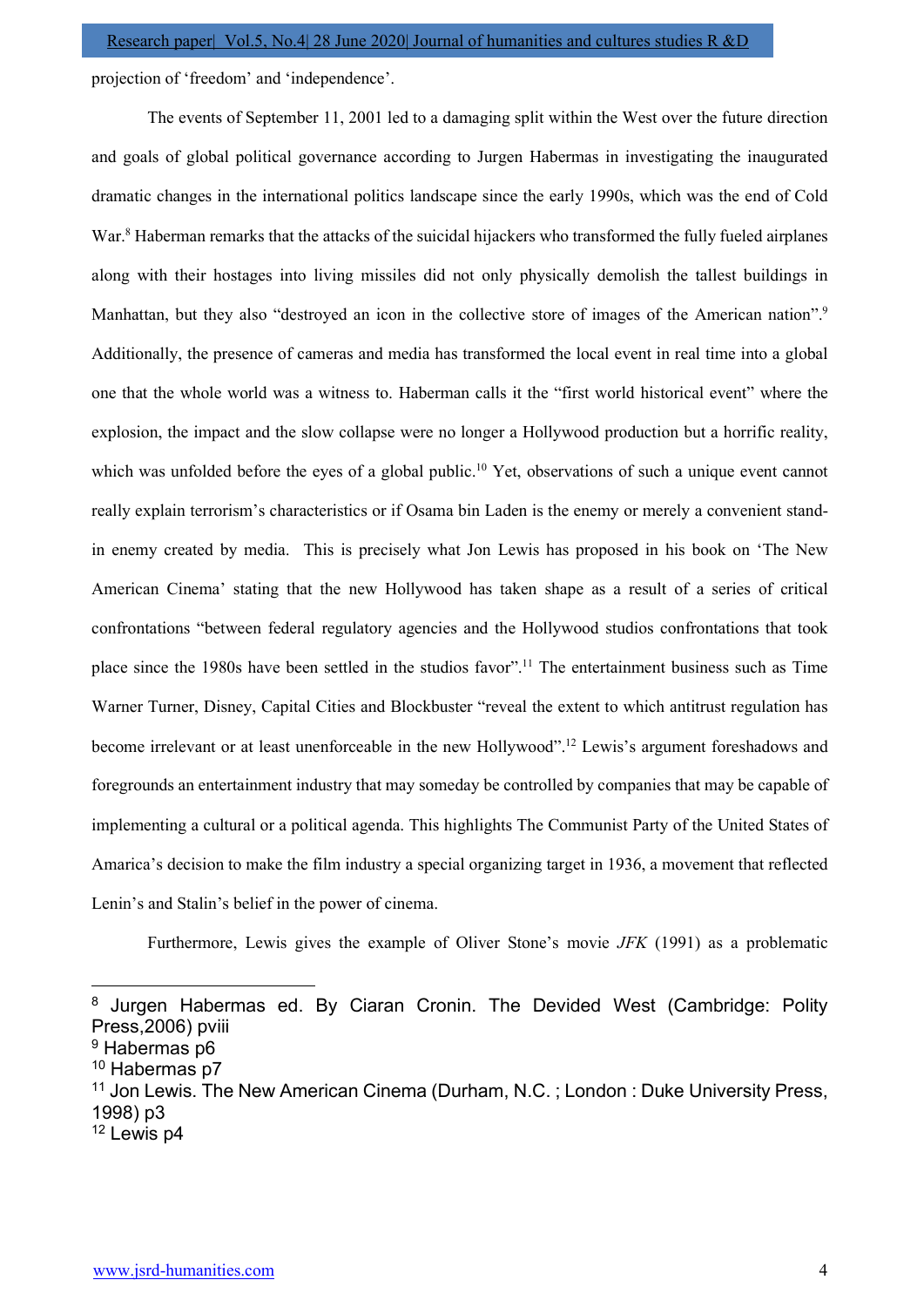representation of history in postmodern America, which conveys the idea that representations have always been problematic in the past, before the movies of 9/11. Lewis strongly urges the audiences of the dangers in believing everything they see. He argues that the "specific ways in which Stone has been vilified in the popular press for daring to tell such a story on screen says less about Stone's intent or ability or good citizenship than it does about the complex set of relationships at work and at stake between the American political system and the various media that report on it". <sup>13</sup> The numerous attacks that greeted the release of JFK reflected the reactionary epoch that was ready to accept state doctrine as authorized history.<sup>14</sup> However, the film did surprisingly receive the acceptance of the general public though Stone rejected the official public version in favor of one developed from the late New Orleans District.<sup>15</sup> Though JFK does not sufficiently discredit conspiracy by giving the impression that such crimes are perfectly continuous as well as promoting the belief in the adversarial role of art itself towards a dominant ideology that substitutes for the further education and mobilization of the audience.  $JFK$  is just one sample of the many political influential movies that claimed to be a representation of history. One good example of a film that explored a very important event is Michael Moore's Fahrenheit 9/11, which clearly from the title is a film/documentary on the aftermath of September 11 that aimed at exposing the Bush Administration's agenda for pushing an unjust war in Afghanistan and Iraq.

The examples of JFK and Fahrenheit 9/11 demonstrate the importance of popular culture in providing a space for lively, relevant, and essential debate of political matters. Since it has become a creative space where nuanced participatory debates take place among public citizens rather than with the elected representatives in Washington, DC. This created a room for the 9/11 events and the 'War on Terror' to be continuously reframed in discourse and films as it remains the focal point of American consciousness, as Jeff Birkenstein puts it: "a site demanding ongoing excavation, a site that marks *before* and *after* "everything" changed".<sup>16</sup> Indeed, the post  $9/11$  movies have produced more questions than answers, false representations of the so called "other" side of the world, and propaganda stereotypes of the characteristics of terrorists. This

<sup>13</sup> Lewis p5

<sup>&</sup>lt;sup>14</sup> Lewis p217

 $15$  Lewis p218

<sup>16</sup> Jeff Birkenstein, Anna Froula, Karen Randell. Reframing 9/11: Film, Popular Culture and the "War on Terror" (London: Continuum International Publishing Group, 2010-2011) p2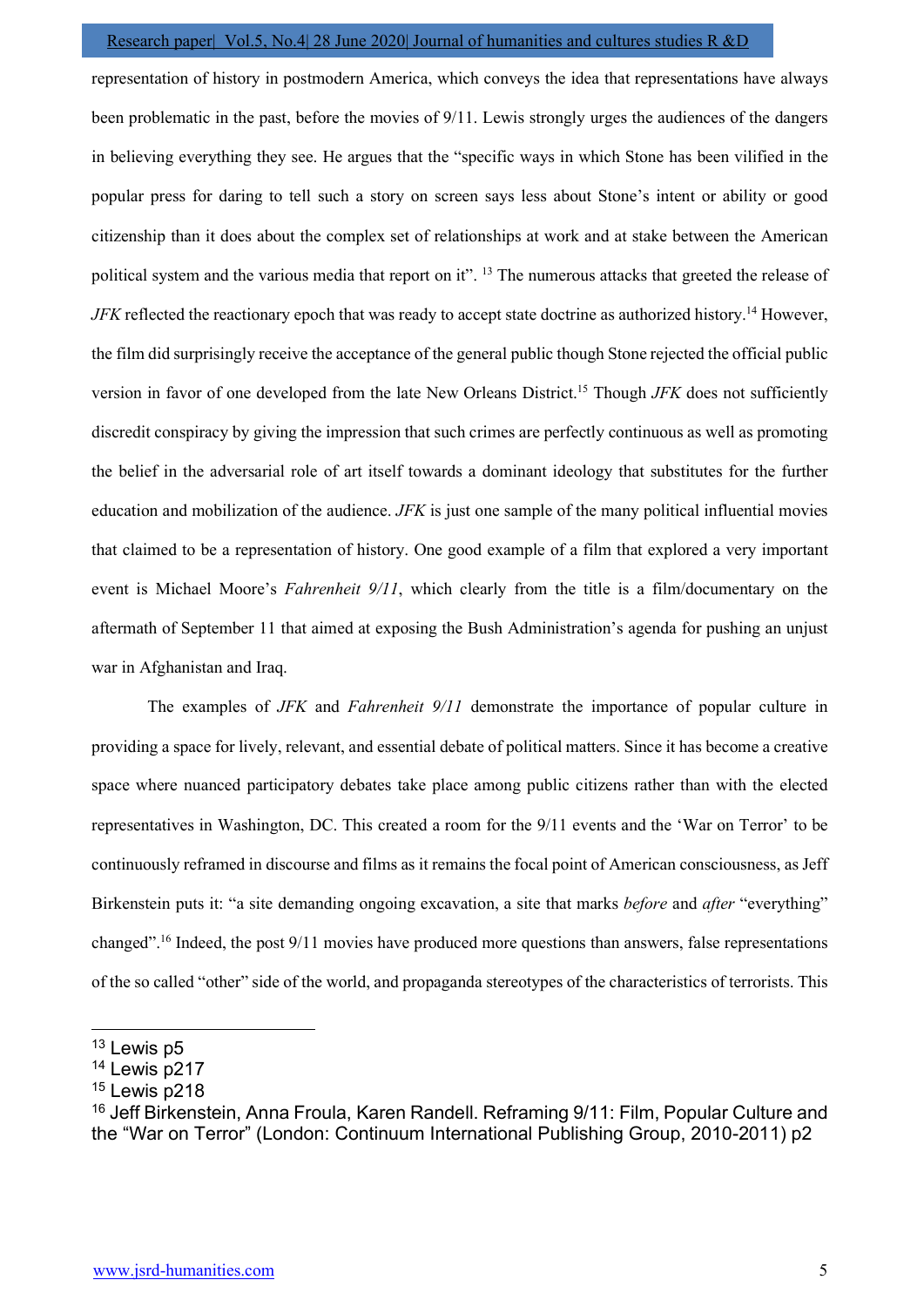unaccounted for representation of the Arab Muslim all began the moment president George W. Bush declared in his speech the words: "On September eleventh, enemies of freedom committed an act of war against our country, and night fell on a different world—a world where freedom itself is under attack". The popular culture response of that day represents a pure distillation of the conflicts that the world faces, conflicts of the West vs. the (Middle) East, "capitalism vs. the vast class of exploited and underprivileged and religious fundamentalism vs. irreligious humanism".<sup>17</sup> In fact, Altheide argues that, by aiming to please the audiences and some key political leaders, major TV networks have embraced the emotional sweep of the 9/11 attacks and enabled the making of war.<sup>18</sup> For instance, *Master and Commander: The Far Side of the World* the 2003 mainstream film that many critics such as Jeff Birkenstein lauded to, had opinions that differed vastly on values for conservative political and religious commentators that appealed to a small yet passionate constituencies of a seemingly single-mindedness and ultimate success of an outnumbered crew fighting for God and the country. These commentators saw the film as a desirable narrative with which to support George W. Bush's 'War on Terror' and how it should be fought. <sup>19</sup>Proving that virtually everything lies within the domain of popular cultures. This means that no image, no voice and no political statement would lie beyond the potential boundaries of media consumption.

Saving Jessica Lynch (SJL) directed by John Fasano, illustrates the role of "Western motifs in the Bush administration's depiction of the War in Iraq as a defensive struggle to protect "civilization" against the forces of "savagery".<sup>20</sup> Stacy Takacs comments " politicians and pundits alike depicted Americans as innocents besieged by wild savages and desperate for strong men with guns to rescue them".<sup>21</sup> SJL has used Western imagery to frame the invasion of Iraq as a defensive struggle to rescue civilization from savagery. They have represented images that claimed to make views, conduct research and describe the orient as if they have authority over it. Which is not completely a new idea, as it proved that Edward Said's Orientalism is still alive and well as it is being exercised today but in a different form, a more dangerous entertaining form, that of Hollywood's. It continues to shape not only the American experience of Arabs and Islam, but also the

<sup>17</sup> Birkenstein, Froula, Randell p4

<sup>&</sup>lt;sup>18</sup> Birkenstein, Froula, Randell p4

<sup>&</sup>lt;sup>19</sup> Birkenstein, Froula, Randell p5

<sup>20</sup> Birkenstein, Froula, Randell p7

<sup>21</sup> Birkenstein, Froula, Randell p153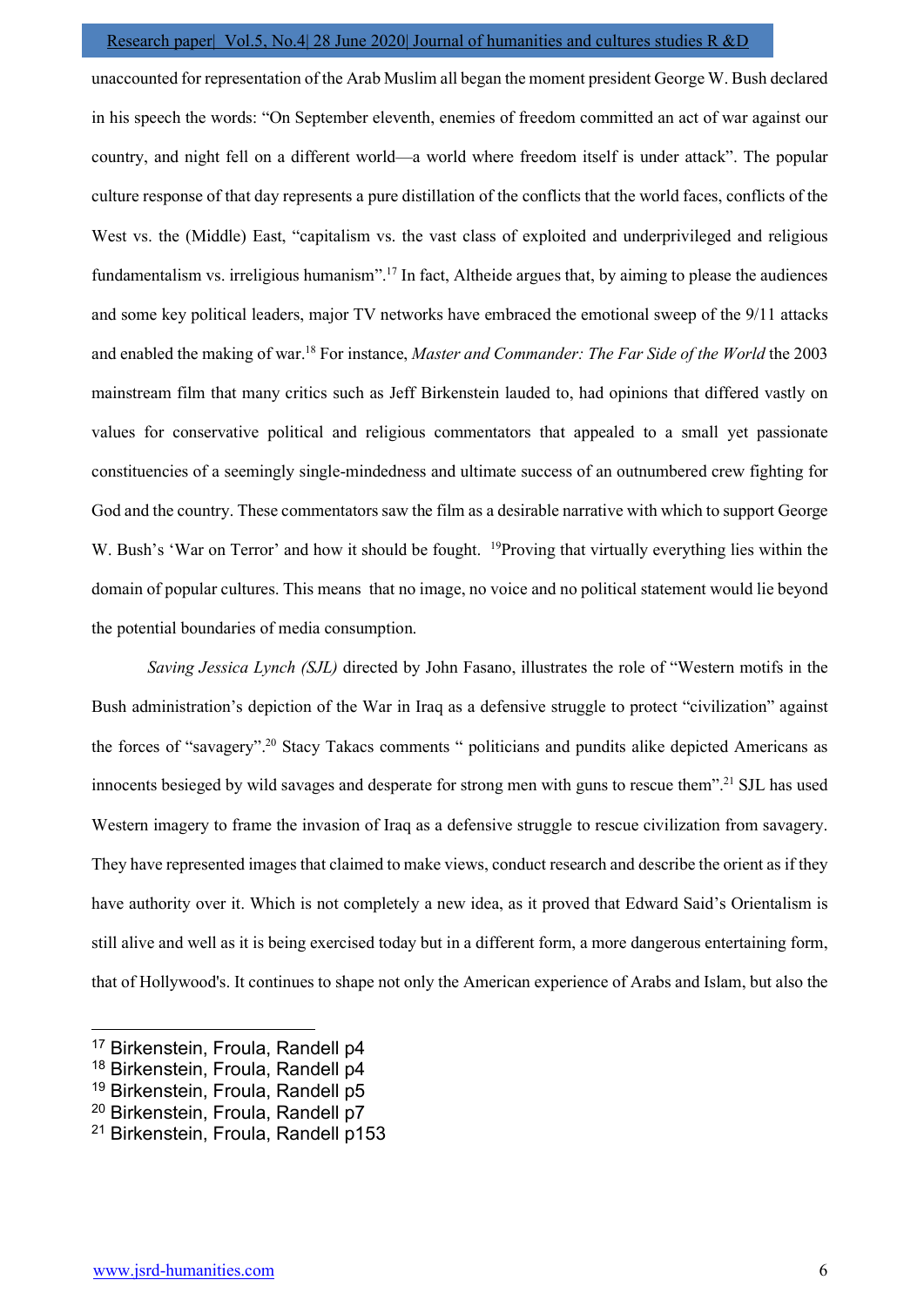contemporary political realities of the Middle East. Through projecting such a negative image about Iraq, then America can claim that they have the right or that it is their responsibility towards humanity to free Iraq and civilize them. Said in writing Covering Islam, argues that Western work has a one sided representation of Islam, which is under a fundamentalism context. <sup>22</sup> This is reflected in Paul Greengrass's film *Green Zone*, the movie which exposed that America's war on Iraq was not justified; because their claim that Iraq possessed weapons of mass destruction was not true.

 Greengrass's Green Zone is a film that blinds documentary with fiction; it is a hybrid movie that is concerned with the unclear relationship between reality and representation that is according to Bruce Bennett a feature both of contemporary warfare and of contemporary culture. Bennett suggests that such hybrid movies as United 93 (Greengrass, 2006) and Green Zone (Greengrass, 2010), Battle for Haditha (Broomfield, 2007), or The Hurt Locker (Bigelow, 2008) and Zero Dark Thirty (Bigelow, 2012)

Are gripping, tense narrative extrapolations from real historical events that fuse stylistic and formal elements of documentary film and TV (unsteady hand-held camera-work, natural light and locationshooting, sometimes employing individuals who were involved with the events depicted) with elements of fiction film (heroic protagonists, suspenseful narratives, dramatic and emotive musical scores) to generate the affective charge with which documentary is associated. However, a potential political problem with these films is that the documentary component can appear to present fictional passages as objective truth, leading to accusations that a film is at best, critically vacant and at worse, disingenuous and deceptive.<sup>23</sup>

Bennett makes a legitimate argument since the film is based on Rajiv Chandrasekaran's book titled *Imperial* Life in the Emerald City, which is a nonfiction historical work. Hence, the representations in the film could perhaps appear to be factual depictions of not only the events but also the Iraqi people and their geographical location. Said notes that the representation of the 'Arab' in the West was a very peculiar sort. The usual writings on the Arabs depicted them as an unknown 'other'. This was translated in movies that emphasized the essential nature that enables one to observe the way in which the 'internal constraints' of the hegemonic

<sup>22</sup> Edkins and Vaughan-Williams p303

<sup>23</sup> Bennett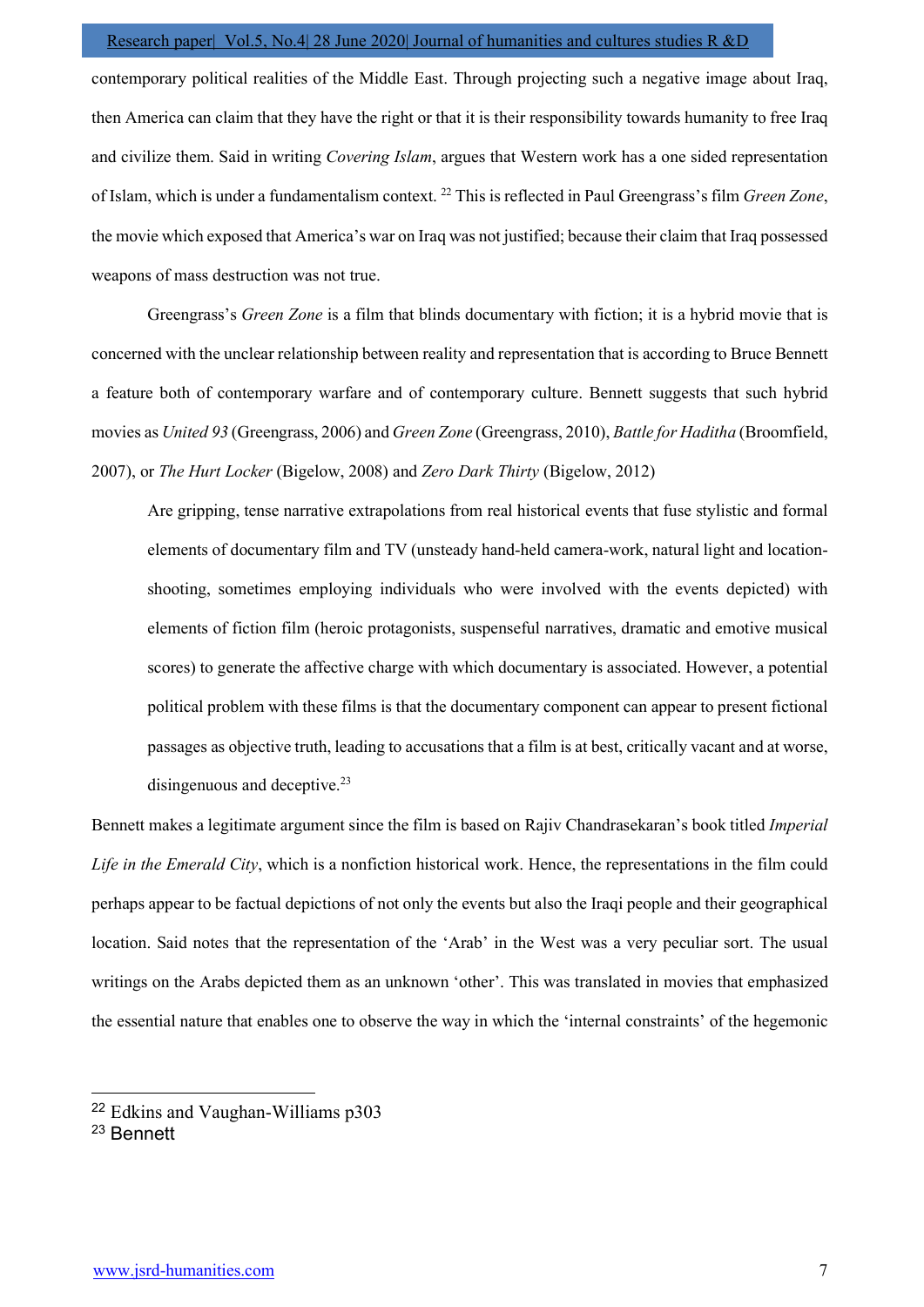systems were not just 'unilaterally inhibiting', yet actually productive for writers and thinkers who are operating within them. <sup>24</sup>Said argues that even when the authors themselves seemed to be representing the empire or imperial realities unconsciously, these issues constituted continuous inflections in their texts. This could also be applied to film producers such as Paul Greengrass, Peter Berg, and Micheal Moore, who sought out to present a sympathetic image of the Middle East, yet still managed to create an 'otherness' out of them through the way in which they have represented them.

 For Said, the 'Orient' meant different things for Europeans and Americans, as Orientalism continued to shape not only the American experience of Arabs and Islam, but also the contemporary political realities of the Middle East. Said remarks that the Arab were portrayed as seemingly disjointed, as "a 'camel-riding nomad', a 'caricature as the embodiment of incompetence and easy defeat', the Arab took on a more menacing cast in popular discourse after the 1973 oil crisis".<sup>25</sup> The Arab became and continued to become a subject without a history, the Arab was also someone who his ownership of the oil resources has threatened the developed world.<sup>26</sup> Said mentions that in popular cultures, "the roles reserved for Arabs were that of the 'slave trader, camel driver, moneychanger, colour scoundrel…an oversexed degenerate, capable, it is true, of cleverly devious intrigues, but essentially sadistic, treacherous, low".<sup>27</sup> This was precisely the case in Green Zone and The Kingdom. Jo Piazza in FoxNews, labels Green Zone as being "Anti-American" because he believes that the film "goes too far in blaming the United States government and that it manipulates the audience into rooting against American troops". Indeed, Piazza quotes the movie reviewer Kyle Smith to support his claim that the American studio has perpetrated during an ongoing war vicious anti-American lies that are disguised as cheap entertainment.<sup>28</sup>

Though one has to of course question if the invasion on Iraq was actually justified, was George W. Bush telling the truth when he declared that the goal of the American troops would be to 'remove a threat and

<sup>24</sup> Edkins and Vaughan-Williams p298

<sup>&</sup>lt;sup>25</sup> Edkins and Vaughan-Williams p299

<sup>26</sup> Edkins and Vaughan-Williams p299

<sup>&</sup>lt;sup>27</sup> Edkins and Vaughan-Williams p299

<sup>&</sup>lt;sup>28</sup> Jo Piazza, 'Critics Decry Matt Damon Movie 'The Green Zone,' Calling It 'Anti-American' (Network: FoxNews.com, 2010) <http://www.foxnews.com/entertainment/2010/03/11/new-matt-damon-movie-greenzone-called-appallingly-anti-american/ > [accessed 1 May 2014]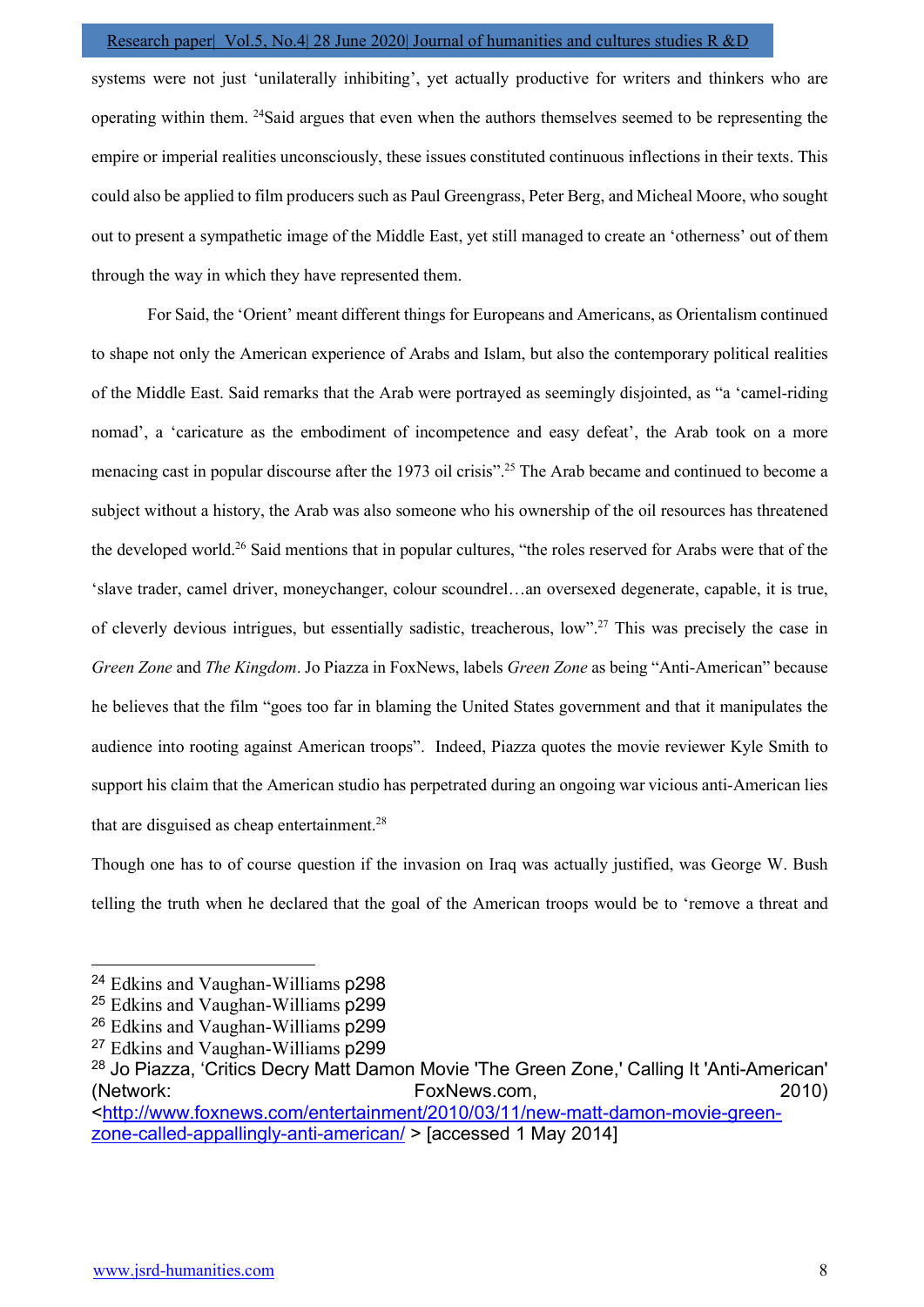restore control of that country to its own people'. How can the United States claim at the time the armed forces were there to fight for the Iraqi people and will leave as soon as their work was done? Why would many critics be going against the film Green Zone when the themes of a once great civilization had fallen victim to tyranny and needs an intervention from a foreign power were of course not new. However, this essay does not aim at questioning or uncovering the lie behind the Iraqi war, but rather at the representation of the Iraqi Muslim people. American journalists have made a great deal of noise over the film in the sense that it went against America, yet non of them mentioned the misrepresentation of the Iraqi people as being uncivilized, living in a desert and exotically unfamiliar. The movie projected the nature of the Arab as a violent jihadist by using Islamic jargons such as "bsm Allah" and "Allah akber" in the film as a way to create a detachment between the East and the West, and giving the impression that the Islamic civilization is fundamentally different from the so called 'Western civilization'. Though Green Zone was not the only movie that carried certain representations that may have been unintentionally planted there, Michael Moore's Fahrenheit 9/11 sought out to expose the Bush Administration for seeking at pushing an unjust war in Afghanistan and Iraq, yet managed to repeat the same misrepresentations as well.

 "One of the most striking ways Anglo-American filmmakers have responded critically to this global explosion of violence and its spectacular hypermediation, is through a generic and stylistic turn to the production of documentaries".<sup>29</sup> Though, *Fahrenheit 9/11*'s genre is a little problematic because though it is categorized as a documentary, which therefore means that it is a nonfiction work, some critics have confused the genre. The film mixes sober outrage with mischievous humor that may blur the line between documentary and demagoguery. His work has been giving a great deal of names such as; a muckraking social satire, an op-ed piece, an editorial cartoon, and even a beer commercial.<sup>30</sup> Cynthia Weber quotes Christopher Hitchens saying;

To describe this film as dishonest and demagogic would almost be to promote those terms to the level of respectability. To describe this film as a piece of crap would be to run the risk of a discourse that would never again rise above the excremental. To describe it as an exercise in facile crowd

<sup>29</sup> Bennett

<sup>&</sup>lt;sup>30</sup> Cynthia Weber .Imagining America at War: Morality, Politics and film. ((London and New York: Rutledge, 2006) p132p134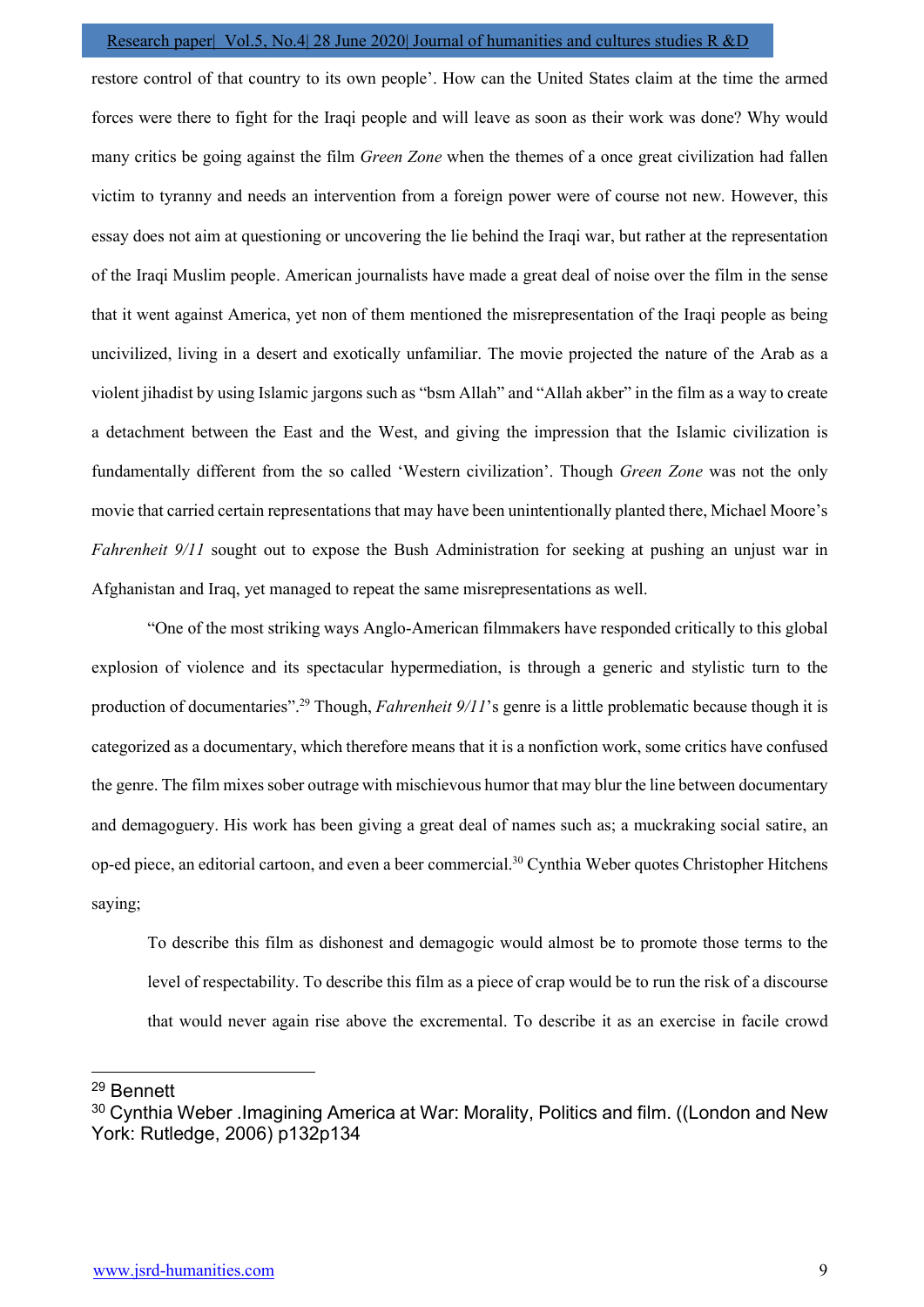pleasing would be too obvious… [it is] a sinister exercise in moral frivolity, crudely disguised as an exercise in seriousness... masking itself as a demonstration of 'dissenting' bravery.<sup>31</sup>

The movie is named after a famous Bradbury novel called Fahrenheit 451, published in 1953. It tells a story of a time when reading the written word was banned so people had to read images and moving pictures instead. In a way, the name is symbolic in emphasizing the importance of pictures in carrying importance messages. However, that is still ironic for a movie that aimed at resistance and revealing the complete truth. Because though the film did in fact try to assess the truth, it failed like other movies at representing the orient in an accurate manner.

 The problems with maintaining an accurate political representation in films, is that the audiences might not welcome them. Since the cinema is supposedly a place for entertainment not for the allegedly antijingoistic, films as some dramas might "hit too close to the truth to be enjoyed as entertainment".<sup>32</sup> Jeff Birkenstin suggests that movies such as "Syriana, 2005; In the Valley of Elah, 2006; Lions for Lamp, 2007; Redacted, 2007; [and] Rendition" have been box office failures perhaps for that reason. Birkenstin also comments on Fahrenheit 9/11 as being the only film related to post- 9/11 to make a substantial amount of money and become a cultural force. "The production and post-production schedules for documentary-style films can therefore also be much shorter than for a conventional fictional feature, allowing a film to be released in a rapid response to current events with films taking on the role of journalistic commentary.<sup>33</sup> The film recounts the Bush administration's reaction to 9/11 mentioning the war on Afghanistan, the policies on homeland security, the passage on the Patriot Act, and finally the war on Iraq against Saddam Hussein.<sup>34</sup> Moore implies that the Bush family's ties to the Saudi royal family, the ties to their shared oil interests, have a large role in accounting for the Bush administration's actions and inactions in its 'War on Terror' Moore ties the invasion of Iraq to personal interests that the Bush administration had with the Saudi royal family. In the film, Moore shows the moment where president Bush heard of the attacks of 9/11 while he was in the famous Florida elementary school classroom, by one of his secret services that the nation is under attack.

<sup>31</sup> Cynthia Weber p134

<sup>&</sup>lt;sup>32</sup> Birkenstein, Froula, Randell p70

<sup>33</sup> Birkenstein, Froula, Randell p70

<sup>&</sup>lt;sup>34</sup> Cynthia Weber .Imagining America at War: Morality, Politics and film. ((London and New York: Rutledge, 2006) p132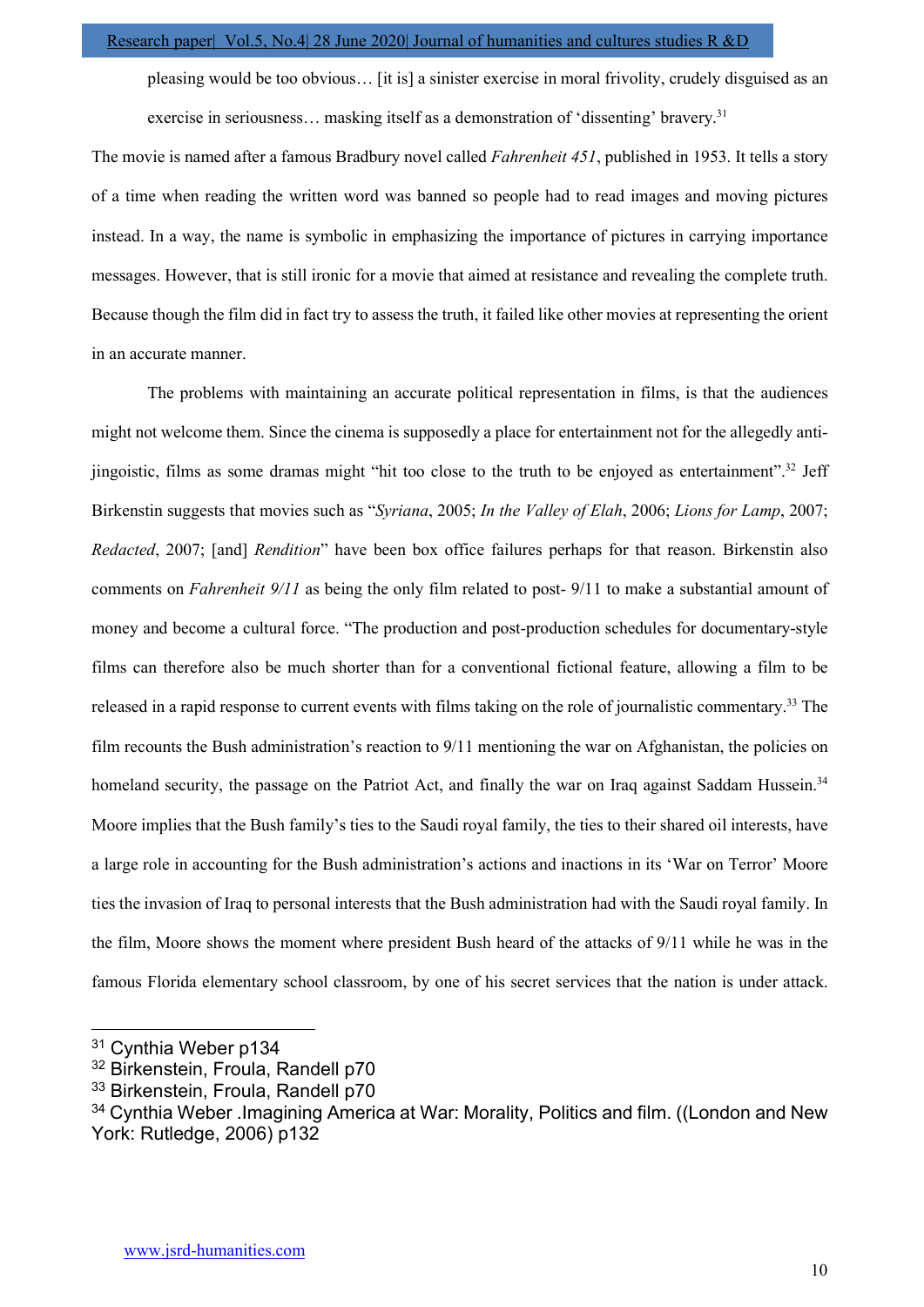Moore shows the presidents response, which was sitting there for almost seven minutes. During which, Moore's voice intervenes speculating over what Bush must have thought throughout these seven minutes by saying "who screwed me? Was it Saddam, the Taliban, the Saudis..."<sup>35</sup>. To automatically link the terrorists attack with the "Saudis" just proves that Orientalism is still alive and may never have gone or is going anywhere for a very long time. Cynthia Weber notes that Michael Moore's "movie is … about [his] use of sounds and images to speak "truth" to "power"...[yet he only seems to ask Americans to] see. Also, because of the way in which images function in a Michael Moore film, "seeing" may not mean "thinking" at all, unless it is about letting a morally certain Moore thinks for "us", $36$  unlike Lila Lipscomb<sup>37</sup> who asks Americans to think. Moore's method of thinking for the audience is not new, as documentaries have "greater rhetorical force than conventional fiction film and television due to an abiding impression of immediacy or indexicality…[ people usually miss the fact that ] documentary production always involves staging and selection, the global explosion of reality TV suggests that documentary, nevertheless retains a fascination for audiences through the promise of immediacy".<sup>38</sup> This interpretation of events in a one-sided manner is not exclusive to documentaries as Bush himself has interpreted the Iranian filmmaker's Mohsen Makhmalbaf's movie Kandahr to help justify his bombing on Afghanistan.

 Representations are powerful, yet what is even worse is a misleading interpretation that has used a nonwestern film for their own agenda. *Kandahar* is a story about an Afghani refugee called Nafas who undergoes a journey from Canada to Afghanistan in search of her sister, it is not only Nafas's journey but also Afghanistan's incomplete journey out of the legacies of war. The film stands as a critique of official US moral foreign policy impulses, yet surprisingly Bush makes an argent plea for audiences to see *Kandahar*. Weber mentions that the Bush administration has encouraged Americans to view the film.<sup>39</sup> The Bush administration has read the film story as an allegory of the US troops in search of Osama bin Laden, just as Nafas is in search of her sister. The manner in which Nafas urgently needs to find her sister before hope is eclipsed by darkness is reflected within official US discourse as the US needs to capture bin Laden before

<sup>35</sup> Cynthia Weber p139

<sup>&</sup>lt;sup>36</sup> Cynthia Weber p146

 $37$  A mother of one of the solders that died in Iraq. Cynthia Weber p146

<sup>38</sup> Bennett

<sup>39</sup> Cynthia Weber p72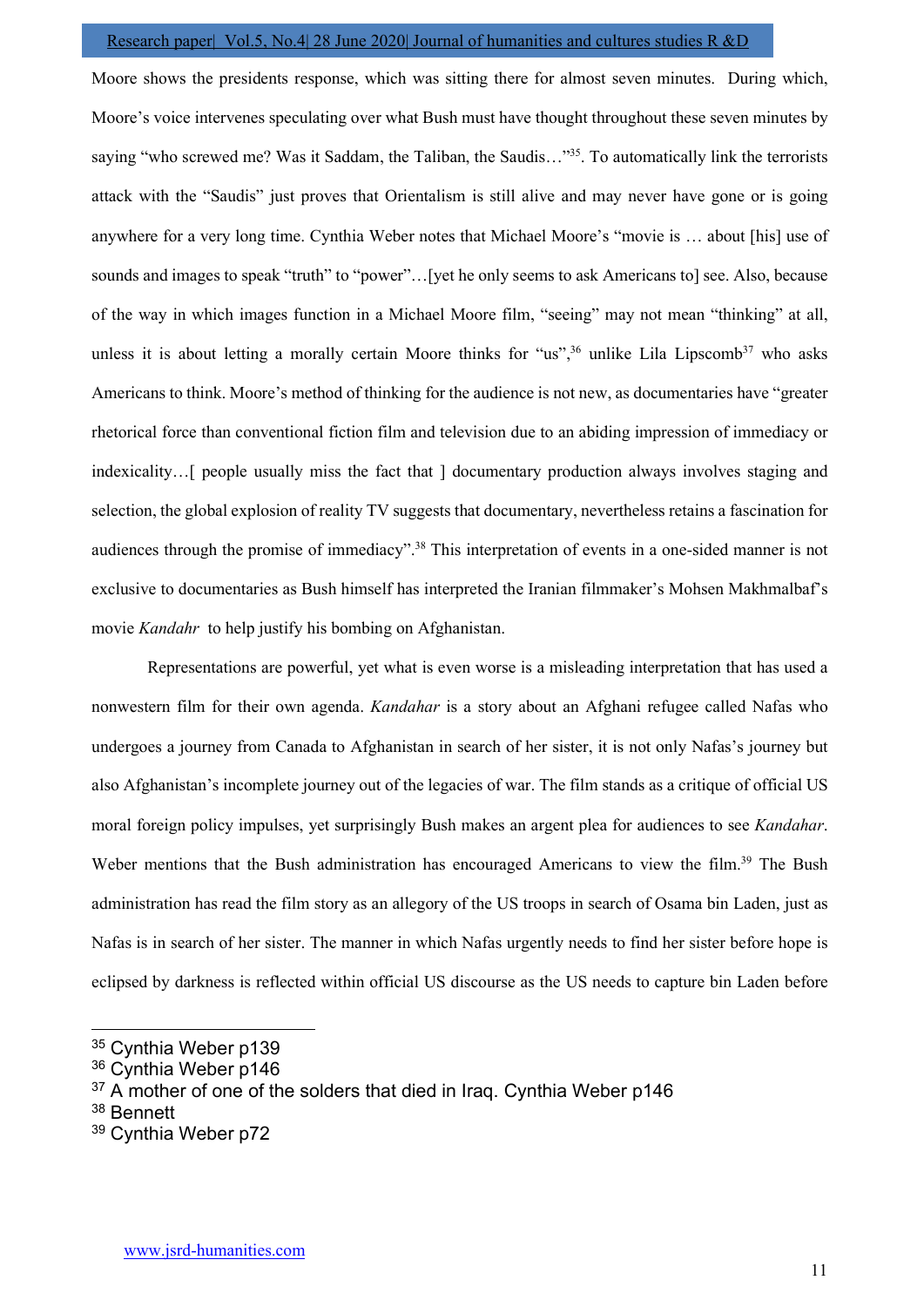more dark terrorist acts are committed against the West.<sup>40</sup> This is the moment where the Bush administration has turned Kandahar into being a representation that supports the war on Afghanistan. The need to imagine a terrorist subject and to put a face to the threat is essential for both a sense of personal security and for driving and justifying reactions to the war on Afghanistan and Iraq.

 One has to admit that there are some limitations to Said's Orientalism theory; nevertheless, his focus on the Orient as an imagined threat does still continue and can be reflected on a great deal of contemporary films. Sara Upstone claims that the American media's attention on 9/11 and its aftermath has recreated an "imagined identity" of the "other" that has to be identified, scrutinized, and ultimately either rejected or reformed. <sup>41</sup> Indeed, many media commentators pointed out the ways in which the reactions of 9/11 have to be seen within the context of Said's theory of Orientalism. The fear of the Muslims, Upstone writes, is an extension of the "othering" of the Muslim subject throughout history. Film representations of Muslims only echo the existing escalation of and the support of the stereotypes of Muslim communities by linking them to the image of terrorism. Islam comes to be represented as the unknown threat that so called dangerous "other" in the midst of "civilization". Orientalism becomes a layering of incidences, which together have built an overwhelming picture of Islam as being barbaric, reinforces the central events. What is more, is that movies such as William Friedkin's Rules of Engagement, Ridley Scott's Black Hawk Down and Peter Berg's The kingdom have produced sounds within the narrative of a hyper-realistic battle-centered scene that are associated to the idea of terrorism. The role of sound should not be neglected in thinking about the representation in the production and reception including its pervasive, yet non-linguistic or nonmusical forms broadly categorized as "sound effects".<sup>42</sup> The sounds of the 'War on Terror' movies have been constantly associated with sounds of loud explosions, weapon firings, and most importantly sounds that are related to an Islamic context such as the sound of prayer. Most of the films invoking Islam or the Middle East for that matter contained in the soundtrack, the sound of the *adhaan*<sup>43</sup> in the background as a sign of a change of a geographical location.<sup>44</sup> Yet, one has to argue that the *adhaan* sound does not only function as a way for

<sup>40</sup> Cynthia Weber p84

<sup>41</sup> Birkenstein, Froula, Randell p36

<sup>42</sup> Birkenstein, Froula, Randell p84

<sup>&</sup>lt;sup>43</sup> The call for prayer http://www.zawiyah.org/zawiyah/fiqh/adhaan [accessed 1 May 2014]

<sup>44</sup> Birkenstein, Froula, Randell p87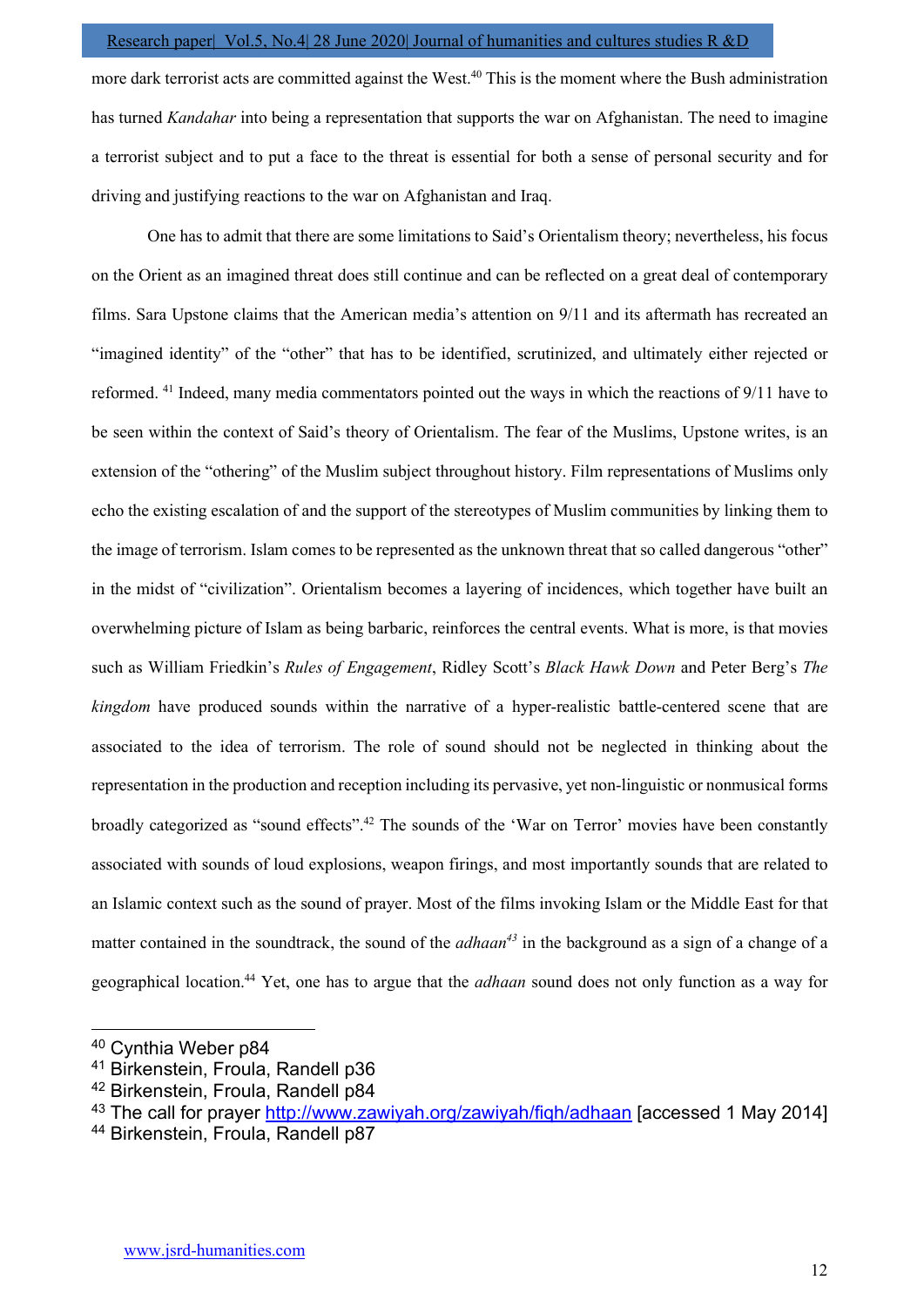identifying location, it has become a sound of dread, establishing narrative tension through an emphatic aural announcement of the narrative threat unfolding before the audience. This single sound functions as a means to confuse Islam with terrorism, which therefore means that Muslims prayer becomes the sound of Islamic fundamentalism rather than a common cultural practice. Corey K. Creekmur mentions a list of movies that contain Arabic words or Islamic prayer as a beginning of the movie; "Syriana (Stephen Gaghan, 2005) is actually invoked as a film – prior to the beginning of any narrative content—by an Arabic prayer that perhaps ironically accompanies the movie's paratextual corporate logos. United 93 (Paul Greengrass, 2006) more conventionally begins with a prayer by the hijackers on the morning of September 11<sup>745</sup> hence, Muslim prayers invites the audiences to brace themselves for the terror that is sure to follow. "Islam's soundscape is misrepresented not only through the simplification of the production of sound and language, but perhaps even more importantly, through scant attention to actual practices of audition in Muslim cultures".<sup>46</sup> Popular media continues to represent sounds that have emphasized the clash between the Western and the Eastern civilization.

 The soundtrack that was associated with the sound of 'War on Terror' also included some Arabic words. Which made the sound of the Arabic language an indication of fear. This could be related to Edward Said's "aural Orientalism, the sound of cultural difference mediated through questionable forms of expertise and ideological control".<sup>47</sup> Cory K. Creekkmur mentions that in recent films the languages of Arabic, Farsi, Urdu or other Middle Eastern languages have been employed in order to signify mystery and danger.<sup>48</sup> Those languages are reduced as chatter or babble; they have become the mindless noise of indoctrinated mobs rather than the medium of individual expression. Thus, the American voices often become the distinctive voices of movie stars that cut through the din that is the collective voices of the terrorists "other". Namely, this not only downgrades the Arabic language into an inferior, but actually creates superiority of the English language. In Ridley Scott's *Body of Lies* (2008), for example, is about a CIA agent played by Leonardo DiCaprio who hunts down a powerful terrorist leader in Jordon, an Arab Islamic country in which

<sup>45</sup> Birkenstein, Froula, Randell p87

<sup>46</sup> Birkenstein, Froula, Randell p88

<sup>47</sup> Birkenstein, Froula, Randell p92

<sup>48</sup> Birkenstein, Froula, Randell p90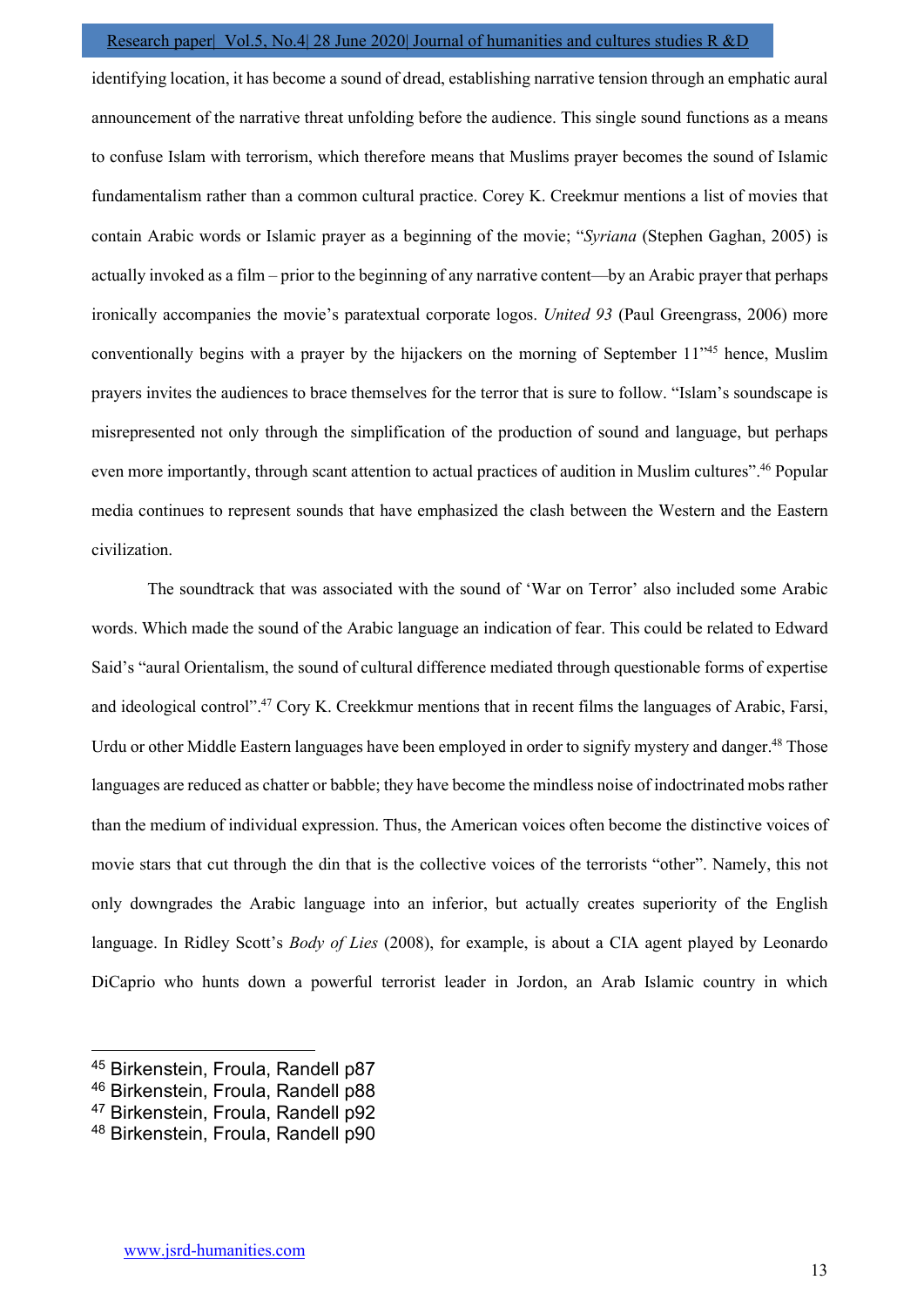geographical locations in the Middle East are projected. The kingdom is a film that is based in Saudi Arabia where American agents are sent to investigate the bombing of an American facility in Riyadh. Both these movies and others reflect a pattern, a pattern that suggest that America sees itself as the so called hero that needs to rescue the world from itself; because surly the Middle Eastern countries are not capable of protecting themselves without the help of the Americans.

 Still, one cannot claim that the representations by the Americans of the orient are a new aspect in Hollywood films. Hollywood may have been reluctant to explicitly represent the terrorists of the 9/11 attacks and their aftermath, reluctance similar to that of the lack of explicate engagement with the Vietnam War between 1968 and 1978. Projections of terrorism attacks in films have come to carry a fear of some sort that has created the politics of fear. Those films discussed in this essay have come to promote the politics of fear and numerous surveillance practices and rationales under the claim of keeping America safe. In fact, "by the mid 1990s, many high school students have "peed in a bottle" as a condition of participating in athletics, applying for a job, and in some cases, applying for student loans and scholarships".<sup>49</sup> This has not only helped in endorsing the misrepresentation of the Middle East, the Arab and the Muslim, but also facilitated the American government into executing some hidden agendas. Hollywood's history has proven that producers have always claimed to be representing political events in the question of what have the vigilance done to America truthfully. For example, John Wayne is said to have made the only major Vietnam War movie to come out of Hollywood during the divisive conflicts.<sup>50</sup> Even the Pentagon regarded Wayne as its single most effective recruiting agent in the decades after the Second World War. Though one has to observe the contrasting difference between Wayne's The Green Berts for instance and Green zone in reflecting the relationship between Hollywood and the military. While the first received the support of the military, as it was a pro-war movie, the other was criticized for exposing the military's hidden agendas. Though a handful of films questioning the military were produced long before the events of September 11 in the mid-1960s. The most influential was Sidney Lumet's Fail Safe (1964) and James Harris' The Bedford Incident (1965).<sup>51</sup> One movie Seven Days in May (1964) had even "toyed explicitly with the military-industrial complex theme

<sup>49</sup> Birkenstein, Froula, Randell p13

<sup>50</sup> Shaw p 224

<sup>51</sup> Shaw p 225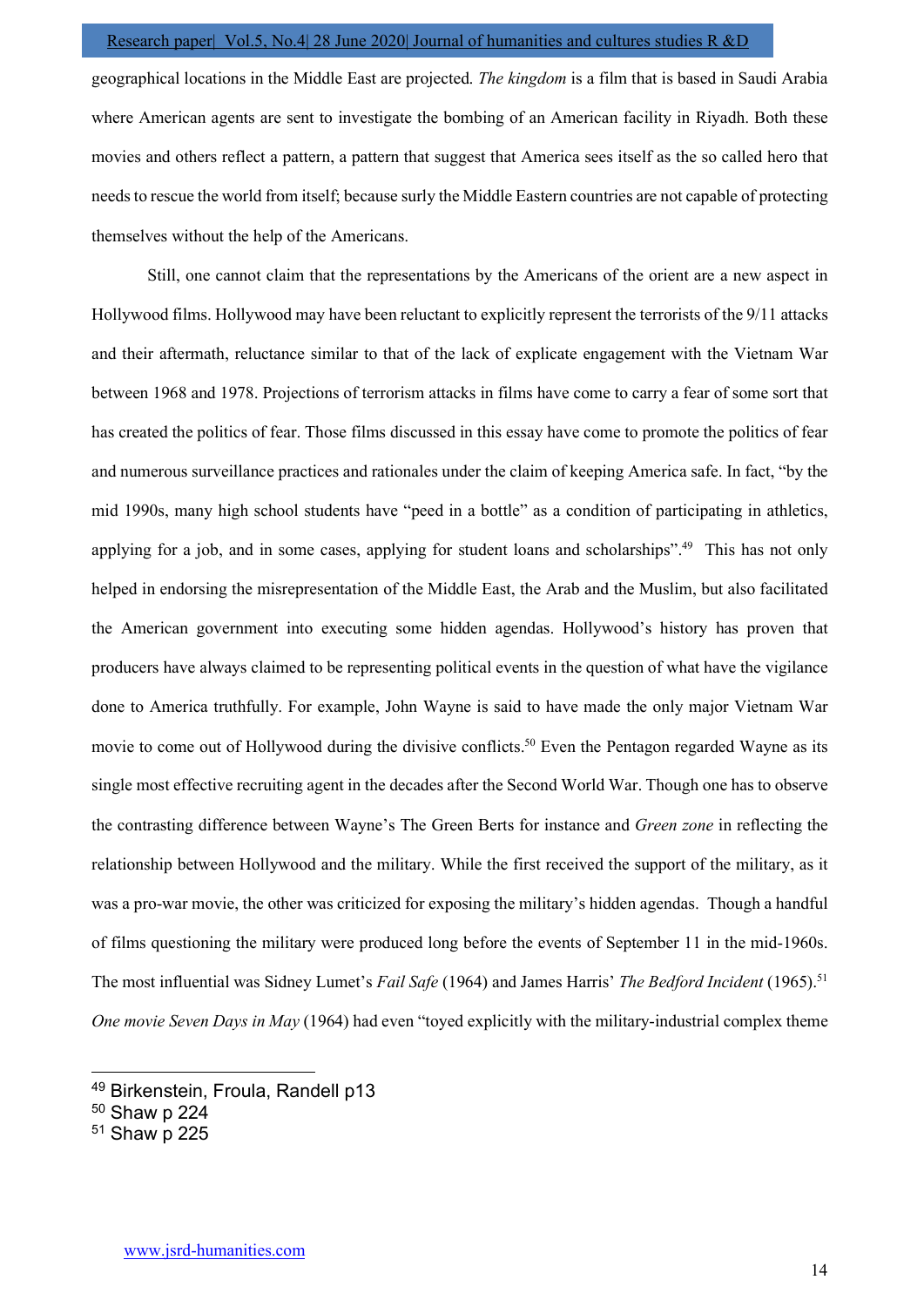by showing a hawkish air force commander …plotting the overthrow of the US government in order to prevent the ratification of a disarmament treaty.<sup>52</sup>

 In conclusion, Filmmakers have a difficult time in documenting a critical purchase on 'War on Terror' as cinema is a crucial element of the media environment where the conflict is conducted according to Bennett.<sup>53</sup> As a result, some of the more critically productive films are those that engage directly with the mediation of the conflict itself between reality and representation. Yet at the same time, audiences should be aware of the limitations of the representations in films even if the films are under the category of documentary or based on a true story. Moreover, film directors have a great deal of authority and control over what can and cannot be shown to the audiences. In other words, directors should try not to be biased in telling stories in movies that claim to be based on a nonfictional work such as the film Green Zone. Films such as Green Zone and Fahrenheit 9/11 are projected as films that are interested in the problem of finding an adequate way of representing facets of the 'War on Terror', still those films cannot help but lead the audiences to the implication that Americans represented as American solders in movies, are the primary victims since a murder of one American solder would probably be the dramatic core of any film representing war. In support of this argument, Bennett quotes the US philosopher Judith Butler in commenting that she observes, for instance:

The operation of cameras, not only in the recording and distribution of images of torture, but as part of the very apparatus of bombing, make it clear that media representations have already become modes of military conduct. So there is no way to separate, under present historical conditions, the material reality of war from those representational regimes through which it operates and which rationalize its own operation.<sup>54</sup>

This emphasizes the dangers that come from representations, even if one is aware that films are not accurate and therefore should not be judged on accuracy, one cannot and should not forget that all movies for that matter are someone else's interpretation of a certain event. What is even more important is that, audiences should never let down their guards when they are watching fragmentary representations lost in a vast field

- <sup>52</sup> Shaw p 225
- <sup>53</sup> Bennett
- 54 Bennett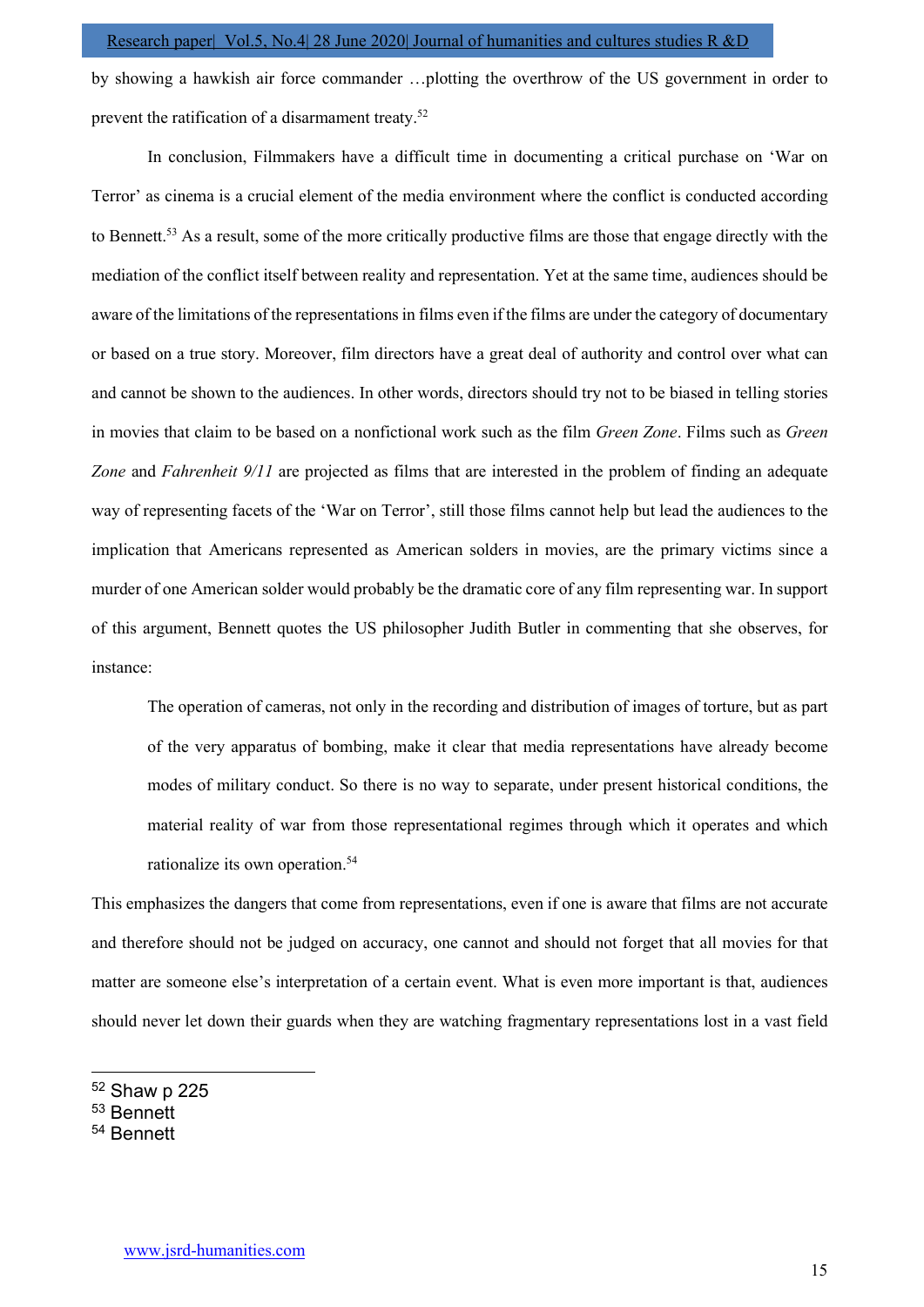of sounds and moving pictures because all films are according to professor Ian Scot, are ideological. Indeed, Scot suggests that "Hollywood's foreign policy history does have something to share about the nature, confluence and complexity of state power and authority; in this age, and many that have gone before it".<sup>55</sup>

<sup>55</sup> Ian Scott. "International Relations on Screen: Hollywood's History of American Foreign Policy", October 20<sup>th</sup> 2013, < http://www.e-ir.info/2013/10/20/international-relations-onscreen-hollywoods-history-of-american-foreign-policy/>